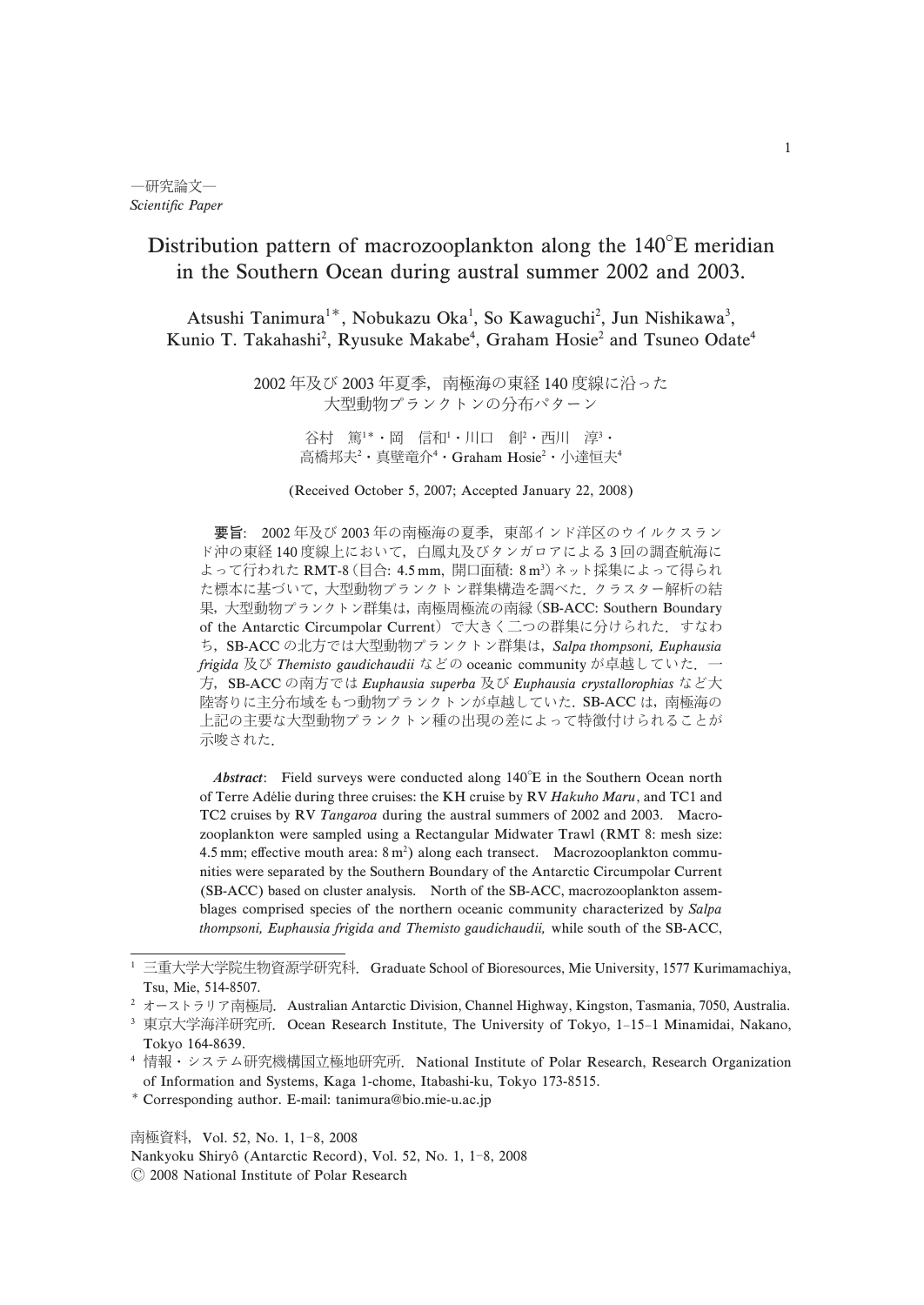### 2 A. Tanimura et al.

macrozooplankton assemblages were numerically dominated by Euphausia superba and/or Euphausia crystallorophias. It is suggested that the SB-ACC functions as the major biogeographic barrier to separate the macrozooplankton communities, and the contributions of macro- and meso-zooplankton to total zooplankton abundance varies seasonally as well as regionally in the Indian sector of the Southern Ocean crossing the SB-ACC.

#### . Introduction  $\mathbf{1}$ .

around the Prydz Bay region  $(60^{\circ}-80^{\circ}E)$ , located in the center of the Indian Ocean 1997). In eastern Antarctica (east of 80°E), however, information on community The Southern Boundary of the Antarctic Circumpolar Current (SB-ACC) is the major oceanographic boundary that divides two current systems: the eastward flowing Antarctic Circumpolar Current (ACC) and the westward flowing Coastal Current (CC) (Orsi et al. 1995; Belkin and Gordon 1996; Rintoul et al., 1997; Rintoul and Bullister, 1999; Sokolov and Rintoul 2002; Aoki et al. 2006). The SB-ACC is also recognized as one of the major biogeographic barriers to the macro scale distribution of zooplankton (Tynan 1998; Nicol et al. 2000). Intensive studies on the macrozooplankton community structure and their spatio-temporal variation have been conducted sector by Hosie and co-workers (Hosie 1994; Hosie and Cochran 1994; Hosie et al. structure of macrozooplankton is still limited (Hosie et al. 2000; Chiba et al. 2000,  $2001$ ).

ducted during three cruises along 140°E, south of Australia, in the austral summers of As a part of the Japanese Antarctic science project, "Studies on the Antarctic Ocean and Global Environment" (STAGE), a macrozooplankton survey was con-2002 and 2003. Here we describe the specific characteristics of the macrozooplankton community structure and their distribution patterns between two masses, north and south of the SB-ACC. Basic information on the macrozooplankton community structure obtained by the present study will provide insight into functioning of the pelagic ecosystem off the eastern Antarctica.

## 2. Materials and Methods

Field surveys were conducted along 140°E in the Southern Ocean north of Terre between 61°S and 65°S in early summer during 8 to 14 January in 2002 (KH: January February in 2002 in a wide area from the waters between 60°S and 66°S (TC1: February 2002). The TC2 cruise was carried out in waters between  $61^{\circ}$ S and  $65.5^{\circ}$ S in late summer during 26 February to 6 March 2003 (TC2: February-March 2003). Adélie during three cruises: the KH Hakuho Maru cruise, and TC1 and TC2 cruises by RV Tangaroa (NIWA, New Zealand) (Fig. 1). The KH cruise took place in waters 2002). The TC1 cruise was conducted in mid-summer during the period from 13 to  $27$ 

Along the transects, five, eight and six net sampling stations were occupied for the KH, TC1 and TC2 cruises, respectively. One Macrozooplankton sampling was conducted at each station using a Rectangular Midwater Trawl (RMT 8: mesh size: 4.5 mm; effective mouth area: 8 m<sup>2</sup>, Baker et al. 1973), equipped with a flow meter and a real time depth sensor. The net was towed obliquely from the surface to  $200 \text{ m}$  at  $2$  to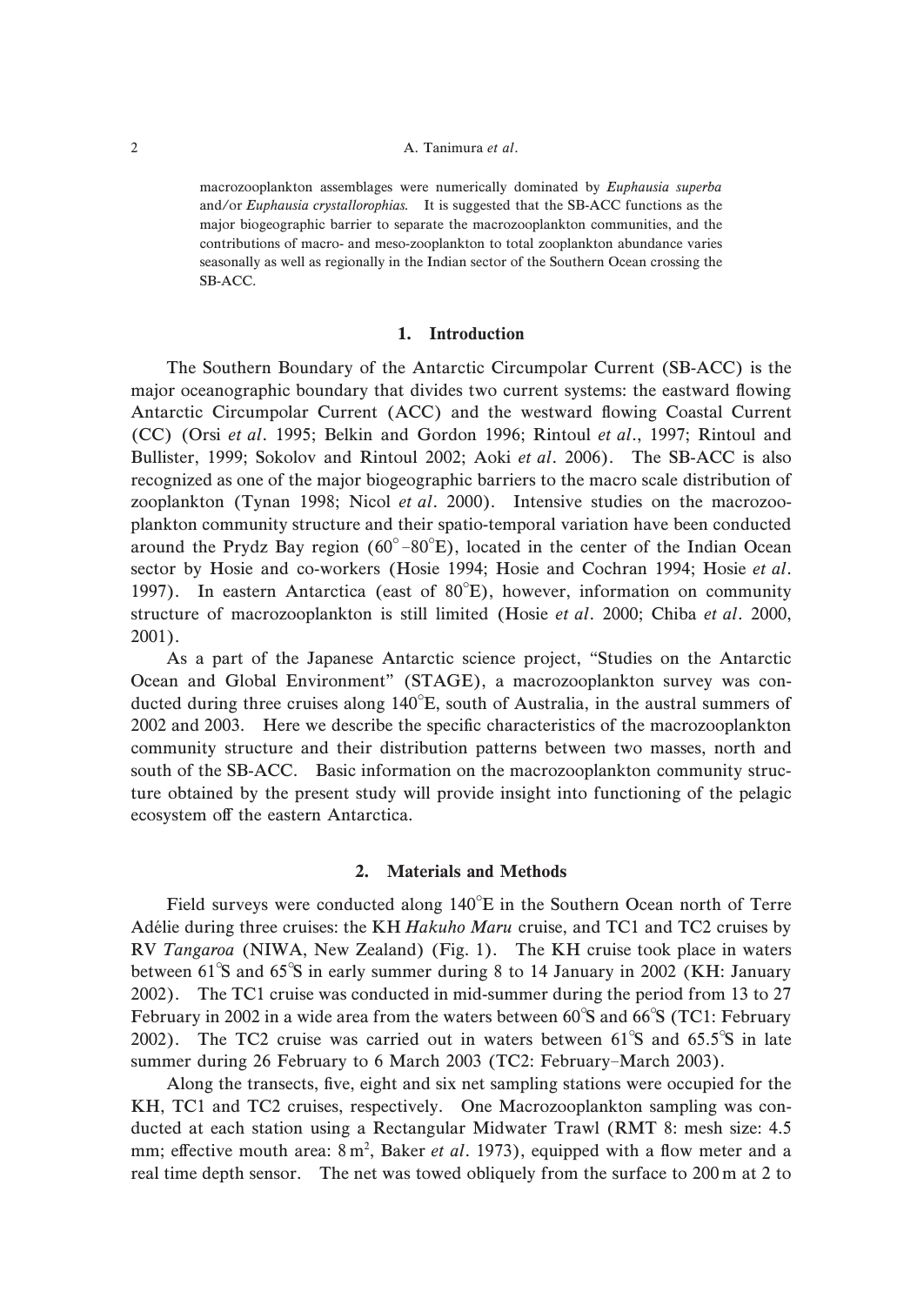Distribution of macrozooplankton in the Southern Ocean 3



Fig. 1. Locations of sampling stations during the three cruises, (a) KH cruise (January 8-14, 2002), (b) TC1 cruise (February 13-27, 2002) and (c) TC2 cruise (February 26-March 6, 2003). Broken lines indicate the approximate locations of fronts (Aoki, et al., 2006). PF-S: southern polar Current Front; SACC-S: southern branches of the Southern Antarctic Circumpolar Curbranch of Polar Front; SACC-N: the northern branches of the Southern Antarctic Circumrent Front; SB-ACC: the Southern Boundary of the Antarctic Circumpolar Current; ASF: the Antarctic Slope Front (ASF)

a depth range of about 0-1000 m. All zooplankton samples collected by these two nets 3 knots for the TC1 and TC2 cruises. During the KH cruise, net tows were made in were preserved in 5% (v/v) buffered formalin solution in seawater. The volume of water filtered for both nets was estimated by multiplying the effective mouth area of the net by the distance traveled measured by the flow-meter.

Sorting and counting were carried out in the laboratory. After large and fragile zooplankton (euphausiids, salps, jellyfish, etc.) were removed from the original sample, the rest of the macrozooplankton were sorted from 1/4 aliquot sub-sample. All of the specimens were identified to the species level or lowest possible taxon when species identification was difficult. The macrozooplankton abundance was expressed as the numbers of individuals per  $1000 \text{ m}^3$ .

(UPGMA), after log transforming  $[\log_{10}(x+1)]$  of the species abundance data. Cluster analysis was done to compare macrozooplankton assemblages among sampling sites along the transect. The hierarchical fusion of clusters was carried out using the Bray-Curtis dissimilarity index with unweighted pair group averaged linkage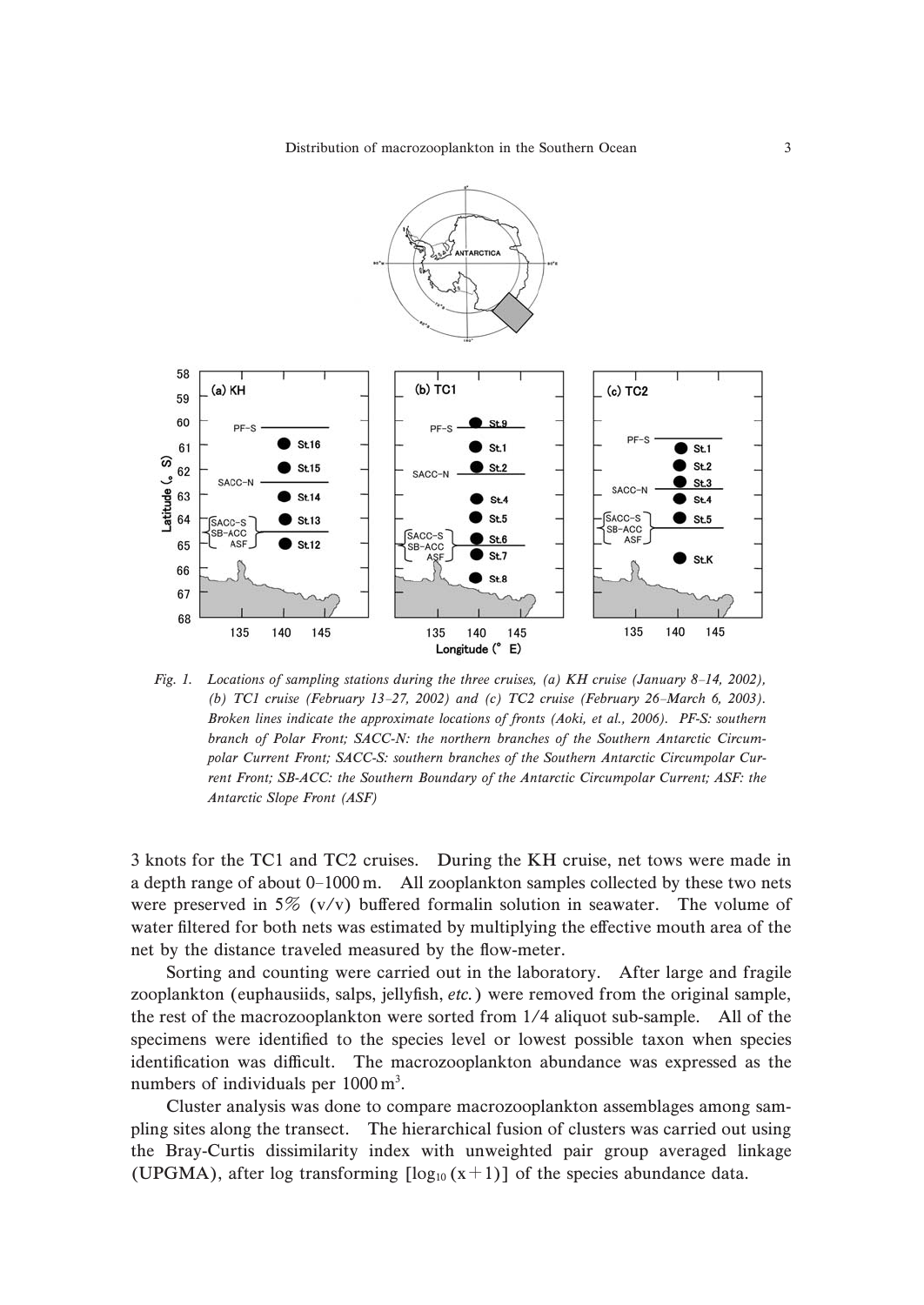## 3. Results and Discussion

Circumpolar Current Front (SACC-N) were located between  $60^{\circ}$  – $61^{\circ}$ S and  $62^{\circ}$  – $63^{\circ}$ S. tic Slope Front (ASF) were closely spaced in the study area between  $64^{\circ}$  and  $65^{\circ}$ S, respectively (Fig. 1). The SACCF-S and SB-ACC occasionally merged at  $140^{\circ}E$  (Sokolov According to Aoki et al. (2006), five oceanographic fronts were identified in the study area south of  $60^{\circ}$ S along the  $140^{\circ}$ E during the study periods. The southern branch of the Polar Front (PF-S) and the northern branch of the Southern Antarctic The southern branch of the Southern Antarctic Circumpolar Current Front (SACC-S), Southern Boundary of the Antarctic Circumpolar Current (SB-ACC), and the Antarcand Rhintoul 2002). The SB-ACC separates two flows, the comparatively warm, eastward flowing ACC to the north and the cold westward flowing Coastal Current (CC) to the south (Hunt and Hosie 2006). The SB-ACC across the present transect is expected to one of the major biogeographic barriers of the macro scale distribution of the macro- and mesozooplankton (Tynan 1998; Nicol et al. 2000).

close to the SB-ACC accounting for 543-808 ind.  $1000 \text{ m}^{-3}$  and low at stations north of 63<sup>°</sup>S (Stns. KH-14, 15 and 16) ranging from 343 to 491 ind.  $1000 \text{ m}^{-3}$  in January 2002 the southern most stations south of the SB-ACC (861 ind.  $1000 \text{ m}^{-3}$  at Stn. TC1-8 and 367 ind.  $1000 \text{ m}^{-3}$  at Stn. TC2-K, respectively) while showed low abundance were ob-The macrozooplankton abundance was high at stations (Stns. KH-12 and KH-13) (Fig. 2a). In February 2002 and March 2003, the highest abundance was observed at



 $1000 \, \text{m}^{-3}$ . SB-ACC: the Southern Boundary of the Antarctic Circumpolar Current (c) TC2 cruise (February-March 2003). Density is expressed as numbers of individuals (ind) transect during three cruises: (a) KH cruise (January 2002), (b) TC1 cruise (February 2002) and Fig. 2. Distribution and abundance of major macrozooplankton collected with RMT-8 net along 140°E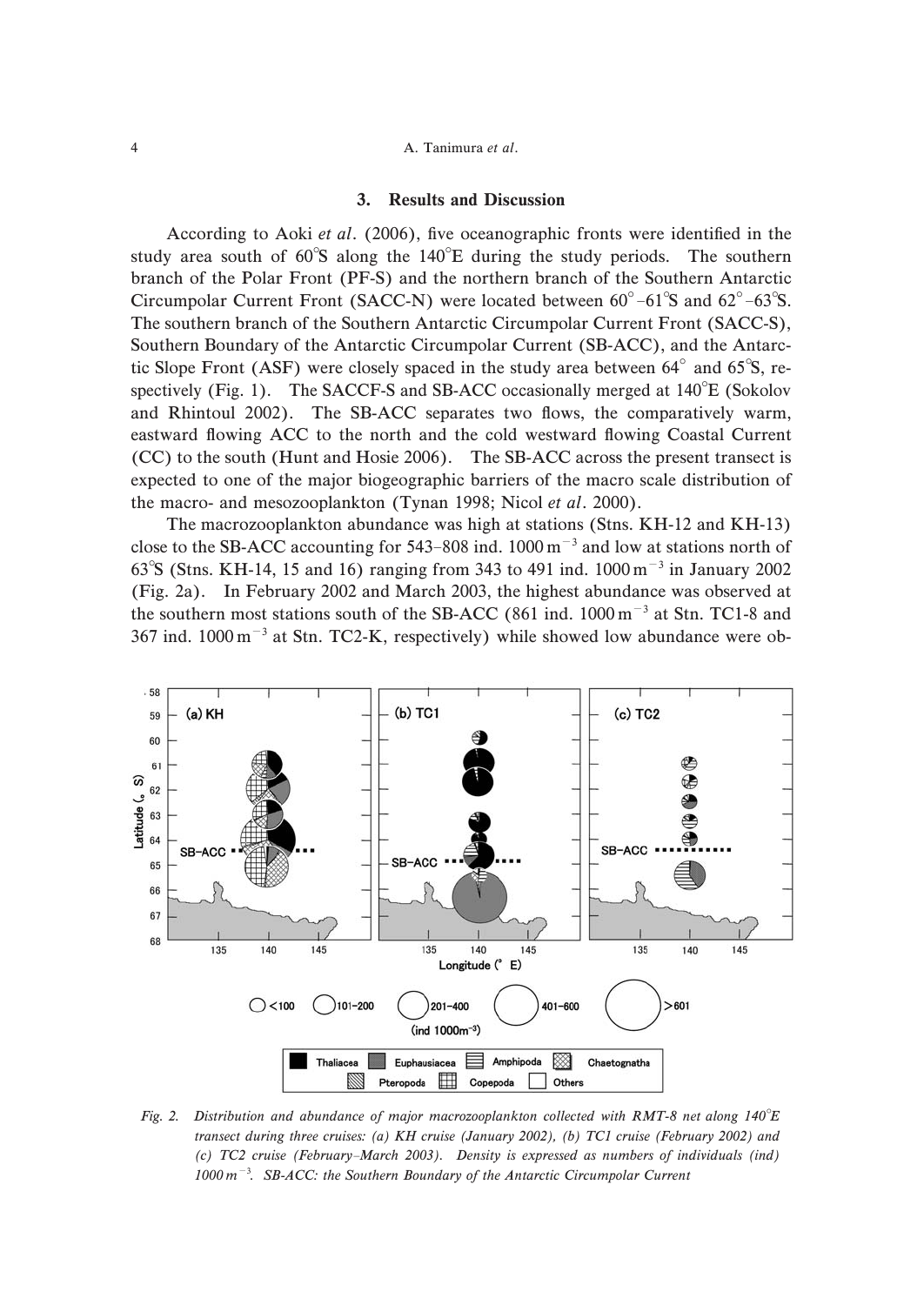served in other stations (Fig. 2b and c).

January 2002 were made in deeper layers (0-1000 m), whereas they were limited to the 0-200 m surface layer in February 2002 and March 2003. species of copepods, euphausiids or cnidarians in January 2002 samples (Fig. 2a), whereas, Species diversity was higher in January 2002 compared to that in February 2002 and March 2003. Macrozooplankton were occasionally dominated by the meso-pelagic krill, salps, and large copepods were the important contributors to total macrozooplankton abundance in February 2002 and March 2003 (Fig. 2b and c). This is probably attributable to the difference in the sampling depth. The RMT-8 samplings in

North of the SB-ACC along 140°E, macrozooplankton assemblages were dominated northern oceanic community occurring north of the SB-ACC east of 120°E as indicated from  $90^\circ$  to  $150^\circ$ E. by Salpa thompsoni. This was certainly the case in February 2002 when S. thompsoni almost exclusively dominated at Stns. TC1-1 and 2 north of the SB-ACC (Fig. 2b). The macrozooplankton community of the northernmost station (Stn. TC1-9) was also apparently included in the northern oceanic community, because of the dominance of the hyperiid Themisto gaudichaudii as well as S. thompsoni, the last of which is one of the indicator species of the northern oceanic community north of the SB-ACC (Hosie 1994; Hosie and Cochran 1994; Hosie et al. 1997). However, even at the southern stations just north of the SB-ACC (Stns. TC1-4 to 6), some typical northern oceanic species, such as T. gaudichaudii and Euphausia frigida, as well as S. thompsoni, were also abundant. Similar distribution patterns north of the SB-ACC were found in January 2002 and March 2003. Macrozooplankton assemblages found north of the SB-ACC in the present study area were considered to be a combination of the "main oceanic community" and "northern oceanic community" in the Prydz Bay region as described by Hosie (1994). Hosie et al. (2000) also found that the main oceanic community was overshadowed by the abundant S. thompsoni and geographically overlapped with the by recent intensive studies on zooplankton community structure in eastern Antarctica

2002. According to recent studies in east of the Prydz Bay from  $80^\circ$  to  $150^\circ$ E, a less waters in the Prydz Bay region (Hosie 1994; Hosie and Cochran 1994; Hosie et al. 1997). South of the SB-ACC, macrozooplankton assemblages were numerically dominated by Euphausia superba and/or Euphausia crystallorophias. Generally, E. superba is most abundant near the shelf edge between the oceanic and neritic zones and formed a distinct krill dominated community, while E. crystallorophias is found to be restricted in the continental shelf and often replaced by  $E$ . superba as the dominant euphausiid in shelf Indeed, E. crystallorophias was observed only at the southernmost station in February distinct krill-dominated community was observed, because of the low krill abundance (Hosie et al. 2000).

A marked change in the distribution and abundance of four large copepods was also found along the transect crossing the SB-ACC. Generally, Calanoides acutus, Calanus propinquus, and Rhincalanus gigas occur in circumpolar waters from the Polar Front to the Antarctic coast and they are usually found abundantly north of the SB-ACC decreasing toward the continent (e.g. Smith and Schnack-Schiel 1990; Schnack-Schiel and Hagen 1994; Atkinson 1998; Voronina 1998; Hosie et al. 2000). This is evident in our results of mid-summer in January and February 2002, when the abun-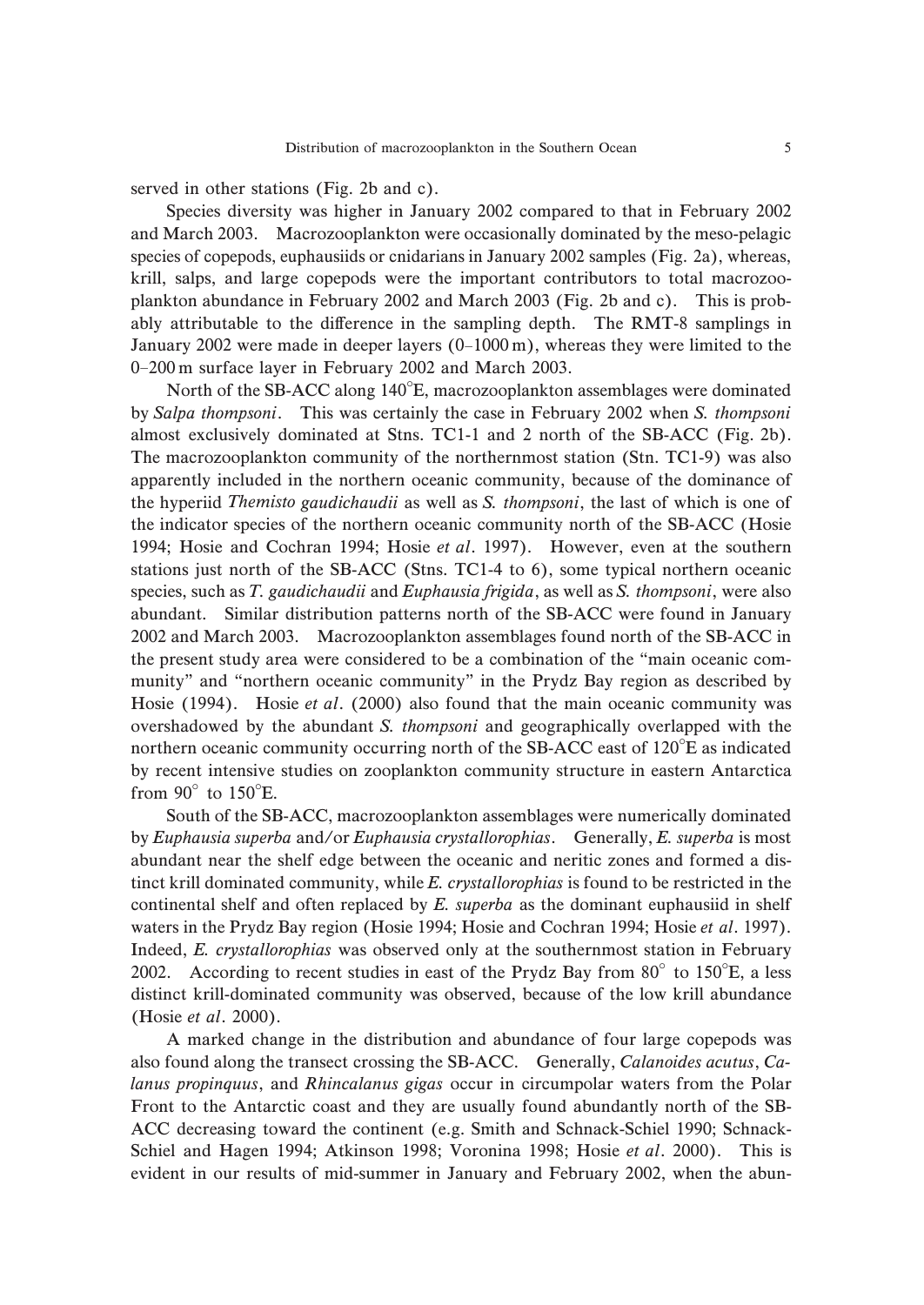### 6 **A. Tanimura et al.**

eastern Indian Ocean sector between  $110^{\circ}$  to  $150^{\circ}$ E by Hosie et al. (2000). dance was high north of the SB-ACC and low south of the SB-ACC. The marked difference in abundance between north and south of the SB-ACC was mainly due to the disappearance of  $C$ . *acutus* and  $C$ . *propinquus*. They are defined as indicator species of the oceanic community together with  $R$ . gigas in the Prydz Bay region, as observed by Hosie and Cochran (1994). While Metridia gerlachei is also one of the indicator species in the Prydz Bay region, they are more abundant south of the SB-ACC and rarely occurred north of the SB-ACC. The same findings were also reported in the

The cluster analysis showed two distinctive groups at the 47% dissimilarity level in January 2002 (Fig. 3a). The bifurcation point on the dendrogram did not coincide with the position of the SB-ACC, and there was a clear north-south separation of sampling stations into two groups. Group A comprised 3 stations (Stns. KH14, 15 and 16) north of the SB-ACC where the total macrozooplankton abundance was relatively low and was dominated by salp Salpa thompsoni, euphausiids Thysanoessa macrura and Euphausia triacantha, chaetognath Eukronia hamata and copepod Calanides acutus. Group B samples came from 2 stations (Stns. KH12 and 13) in the southern part of the study area across the SB-ACC, which was characterized by high abundance of copepods and chaetognaths.

In February 2002 and March 2003, the bifurcation point on the dendrogram coincided with the position of the SB-ACC (Fig. 3 b and c). In February 2002, one dominant group rich in zooplankton species with two distinct outliers (Stns. TC1-7 and 8) was divided at the  $86\%$  dissimilarity level (Fig. 3b). The major group comprised stations north of the SB-ACC and outlier stations TC1-7 and TC1-8 located south of the SB-ACC. Station TC1-8 was characterized by high abundance of E. crystallorophias, which represented 98% of total macrozooplankton abundance. Station TC1-7 had low abundances and was dominated by the hyperiid Themisto gaudichaudii, and the chaetognath Eukrohnia hamata, being 37% and 21% of the total macrozooplankton abundance, respectively. At the  $53\%$  dissimilarity level, the dominant group was further divided into two subgroups. The bifurcation point of the subgroups coincided with north-south separation of the sampling stations. The northern subgrouped stations



Fig. 3. Results of the cluster analysis of the macrozooplankton community structure along the 140°E transect (February-March 2003). The Bray-Curtis dissimilarity index was used for the comparison. for each cruise: (a) KH cruise (January 2002), (b) TC1 cruise (February 2002) and (c) TC2 cruise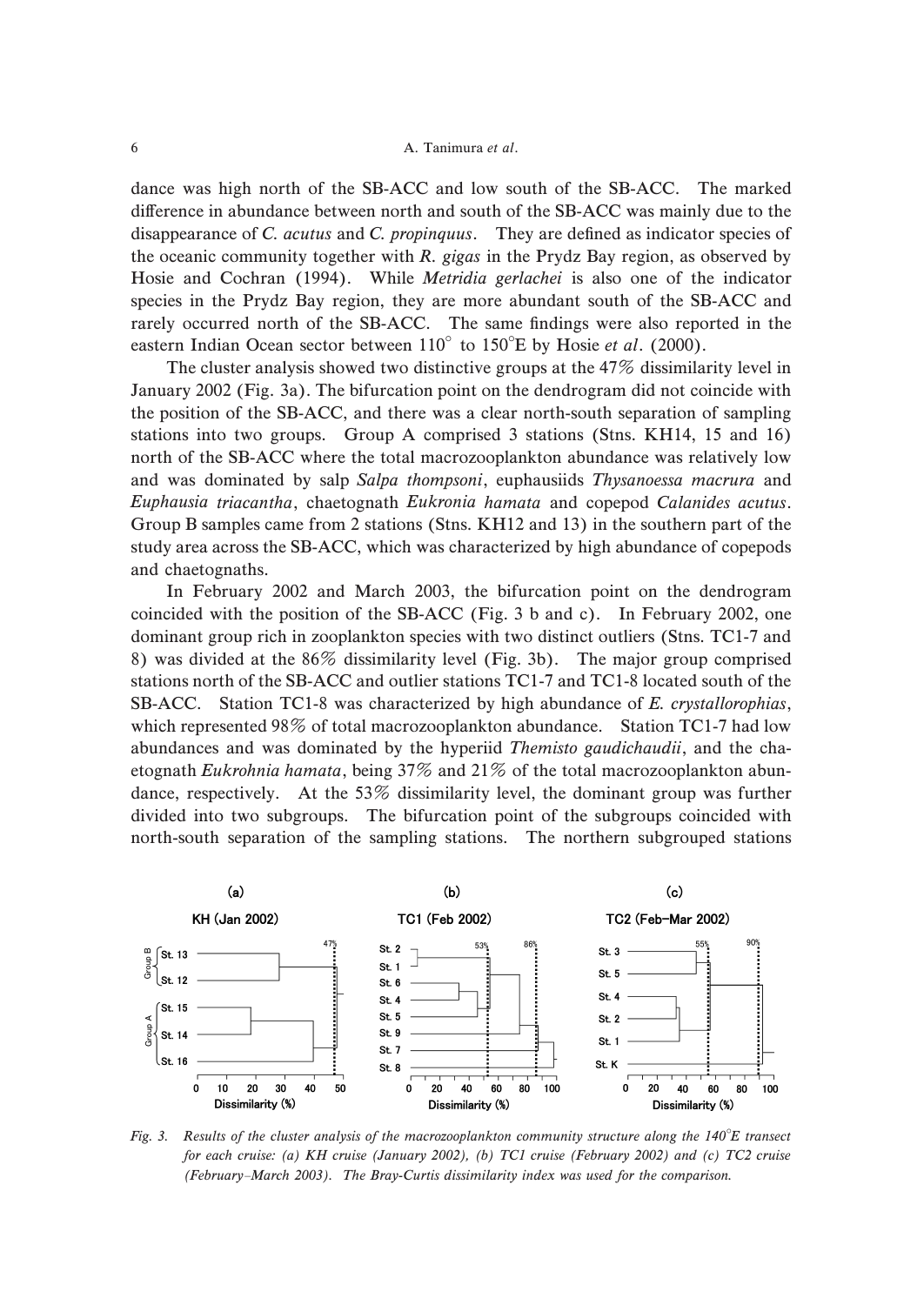comprised TC1-1 and 2, which were characterized by the dominance of S. thompsoni, while the southern subgrouped stations TC1-4, 5 and 6 mainly comprised amphipods and chaetognaths, as well as S. thompsoni. In March 2003, the cluster analysis showed an outlier station TC2-K based on the 90% dissimilarity level, which was the only station south of the SB-ACC (Fig. 3c), and was dominated by  $E$ . superba and the hyperiid T. gaudichaudii. Two grouped stations were identified at the  $55\%$  dissimilarity level.

and structure of the macrozooplankton communities along the  $140^{\circ}$ E transect in relation to oceanographic boundaries. The SB-ACC along  $140^{\circ}E$  can be an important biogeo-The present study has provided basic information on the latitudinal distribution graphic boundary to separate the macrozooplankton communities as suggested by Tynan (1998). In particular, this biogeographic boundary seems to be characterized by the difference in abundance between krill and salps (Nicol et al., 2000).

### Acknowledgments

We are grateful to the captains and crews of the R/V Hakuho Maru, Ocean Research Institute, University of Tokyo and R/V Tangaroa chartered by the 43rd and 44 th Japanese Antarctic Research Expeditions (JARE) for their cooperation during the cruises. Thanks are also extended to on-board scientists for their support at sea. This study was partially supported by Grants-in-Aid from the Japanese Society for the Promotion of Science (JSPS) to AT (No. 17510007) and JN (No. 13760139).

### References

- in the Seasonal Ice Zone along  $140^{\circ}E$  line in 2001/02. Polar Biosci., 20, 1-20. Aoki, S., Rintoul, S.R., Hasumoto, H. and Kinoshita, H. (2006): Frontal positions and mixed layer evolution
- $289 311.$ Atkinson, A (1998): Life cycle strategies of epipelagic copepods in the Southern Ocean. J. Mar. Syst., 15,
- developments of Rectangular Midwater Trawls. J. Mar. Biol. Assoc. UK., 53, 167-184. Baker, A de C., Clarke, M.R. and Harris, M.J. (1973): The N.I.O. combination net (RMT  $1+8$ ) and further
- Geophys. Res., 101, 3675-3696. Belkin, J.M. and Gordon, A.L. (1996): Southern Ocean fronts from the Greenwich meridian to Tasmania. J.
- The N.I.O. combination net (RMT 1+<br>Mar. Biol. Assoc. UK., 53, 167–184.<br>fronts from the Greenwich meridian to<br>R., Nakajima, Y., Ishimaru, T. and Y<br>ic survey by the RTV Umitaka-Maru<br>Sea Res. II, 47, 2589–2613.<br>(2001): Spatio Land, Antarctica in January-February 1996. Deep-Sea Res. II, 47, 2589-2613. Chiba, S., Hirawake, T., Ushio, S., Horimoto, N., Sato, R., Nakajima, Y., Ishimaru, T. and Yamaguchi, Y. (2000): An overview of the biological/oceanographic survey by the RTV Umitaka-Maru III off Adelie
- community structure off east Antarctica (90 to 160°E). Mar. Ecol. Prog. Ser., 216, 95-108. Chiba, S., Ishimaru, T., Hosie, G.W. and Fukuchi, M. (2001): Spatio-temporal variability of zooplankton
- Press, 93-123. Hosie, G.W. (1994): The macrozooplankton communities in the Prydz Bay region, Antarctica. Southern Ocean Ecology: The BIOMASS Perspective, ed. by Sayed Z. El-Sayed. Cambridge, Cambridge University
- Prydz Bay, Antarctica-January to February 1991. Mar. Ecol. Prog. Ser., 106, 21-39. Hosie, G.W. and Cochran, T.G. (1994): Mesoscale distribution patterns of macrozoplankton communities in
- plankton community structure of Prydz Bay, January-February 1993. Proc. NIPR Symp. Polar Biol., 10,  $90 - 133.$ Hosie, G.W., Cochran, T.G., Pauly, T., Beaumont, K.L., Wright, S.W. and Kitchener J.A. (1997): Zoo-
- community structure off east Antarctica (80-150°E) during the Austral summer of 1995/1996. Deep-Sea Res. II, 47, 2437-2463. Hosie, G.W., Schultz, M.B., Kitchener, J.A., Cochran, T.G. and Richards, K. (2000): Macrozooplankton
- Hunt, B.P.V. and Hosie, G.W. (2006): The seasonal succession of zooplankton in the Southern Ocean south